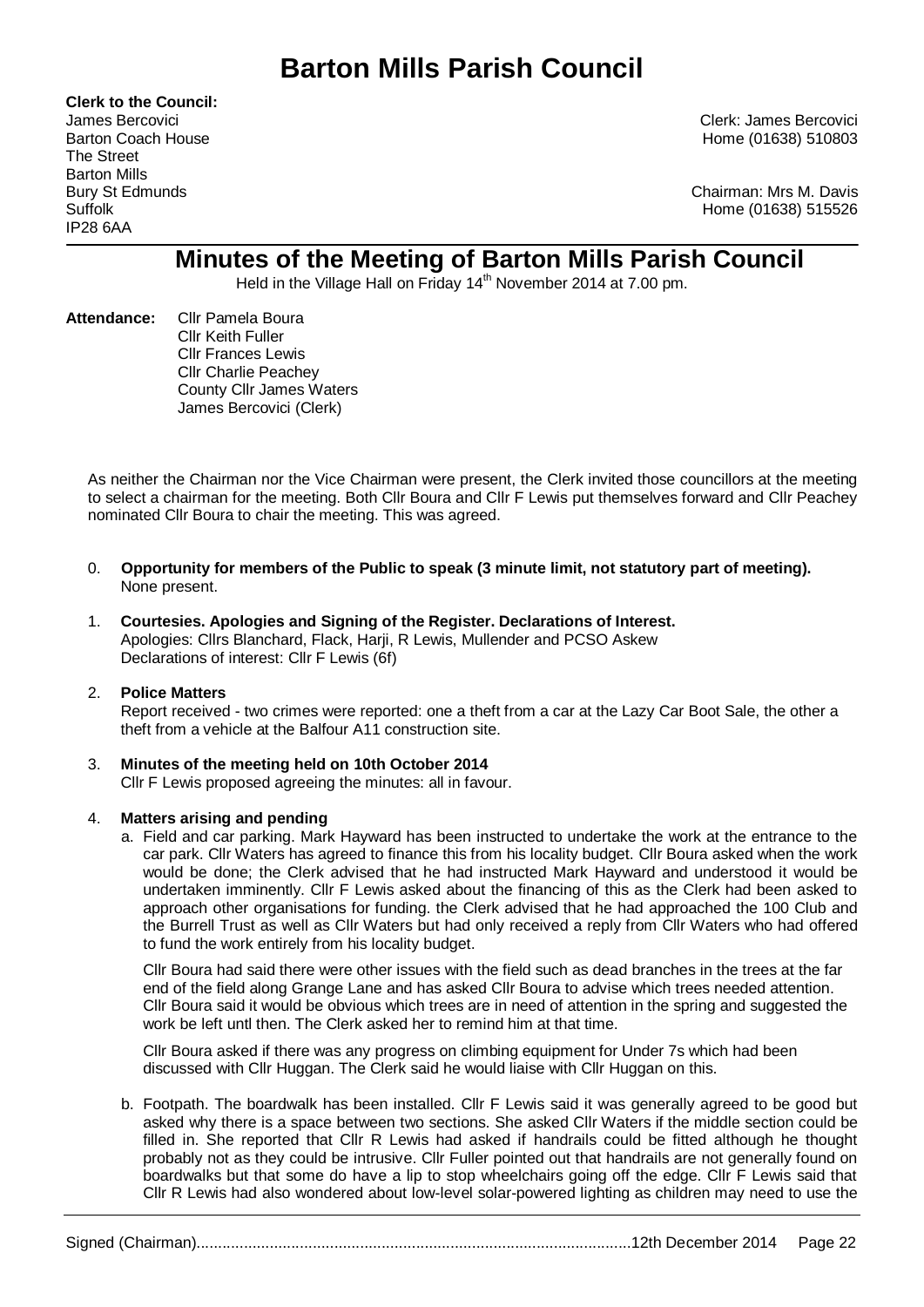path after dark. Cllr Fuller said that, if the path needs to be lit, then solar power is not sufficiently reliable. Cllr Boura said that, because the path is through a nature reserve, lighting would not be possible. Cllr F Lewis also wondered about potential vandalism.

c. Standing Orders. Cllr R Lewis has been unable to progress this and had suggested it should be deferred to November or later as he hoped that an officer from FHDC would attend to explain the proposals for the changes to the development line. Cllr Boura said that, clearly, this item needed to be deferred again. She enquired about the reference to changes in the development line; Cllr Waters said he was unaware of any such proposals.

| Day                      | Date      | Hall   | <b>Field</b> | <b>BBQ</b>          |
|--------------------------|-----------|--------|--------------|---------------------|
| Easter Monday            | 6 April   | V Hall | V Hall       |                     |
| May Day                  | 4 May     | W      | <b>BMFC</b>  |                     |
| Spring Bank Holiday      | 25 May    | Church | BMAA         | <b>BMAA or BMFC</b> |
| Late Summer Bank Holiday | 31 August | Church | Church       | <b>BMFC</b>         |

d. Car boot sales 2015 - the meeting took place on 13th October. The following was agreed:

The organisation receiving income from the field is responsible for advertising in the media and for giving a donation to the Parish Council – expected to be £100 on a good day. The group serving refreshments in the Village Hall is to pay for the hire of the hall. If there is a BBQ on the field, this would serve only burgers and hot dogs; on all dates, bacon butties can be served in the Village Hall kitchen.

Cllr Boura proposed endorsing the arrangements: all in favour.

#### 5. **Reports from the County Councillor**

Cllr Waters said he had received a complaint about flooding on the Street and that county officers have looked at the problem. He said it would be sorted. He said there was also a problem at the A11 junction which is being looked at and that he would make enquiries about closing the boardwalk gap. He advised he has more locality money available and confirmed it can be used for Parish Council projects (unlike District Council locality budgets). He asked to be copied in on the email to Cllr Huggan about climbing equipment.

Cllr F Lewis asked him if he could help achieve a repair to the entrance of the church car park which she hoped would be undertaken free of charge.

#### 6. **Finance - Standard Payments for approval (inc. VAT)**

- a. £294.00 Clerk's net salary (October 2014) chq. 1316
- b. £73.50 HMRC (PAYE October 2014) chq.
- c. £22.36 Clerk's expenses (October 2014) chq. 1316
- Cllr Peachey proposed agreeing the standard payments: all in favour.

#### **Special Payments for approval (inc. VAT)**

- d. £60 Royal British Legion (donation) chq. 1317
- e. £64.55 Big Red Wine Company (Remembrance Sunday) chq. 1318
- f. £34.67 Frances Lewis (Remembrance Sunday) chq. 1319
- g. £67.50 Barton Mills Village Hall (hall hire July to September) chq. 1320

Cllr Boura proposed agreeing the special payments: all in favour (Cllr F Lewis abstained).

# 7. **Planning.**

Note - *ITALICS: Parish Council comments passed to Forest Heath DC.* **Bold: Forest Heath DC decision**

#### **General and for consideration:**

a. PL\0245\14 (F/14/1862/CMW) - Barton Mills Quarry, Herringswell Road. Siting of storage container beside storage building to house generator to power chalk processing plant located within the building. *Cllr Peachey proposed no objections: all in favour.*

#### **Awaiting Forest Heath decisions and pending appeals**

- b. F/2014/Variation of Condition 2, 9 and 10 of Planning Permission F/2011/0278 Barton Mills Chalk Quarry, Chalk Hill.
- c. DC/13/0927/OUT Land South Of Worlington Road: Outline application residential development of up to 78 dwellings with creation of new vehicular access (Major Development and Departure from the Development Plan). *Cllrs F Lewis and R Lewis declared interests. Cllr Boura proposed that the Parish Council objects to the application on the grounds that it would create a suburb of Mildenhall within Barton Mills, it would link Barton Mills to Worlington, there would be considerable issues with both traffic and pedestrian access and it is outside the development line: all in favour.*